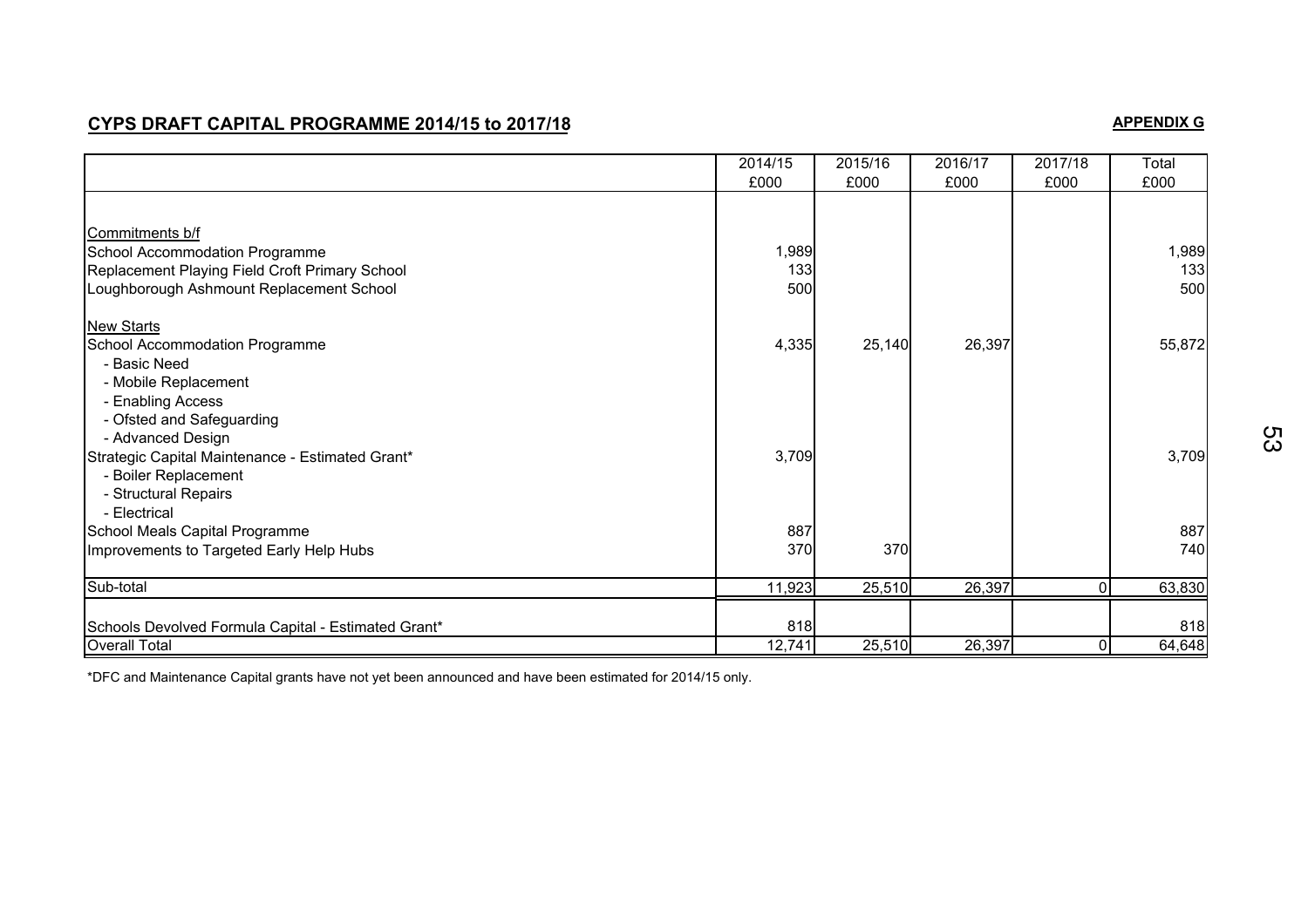## **A&C DRAFT CAPITAL PROGRAMME 2014/15 to 2017/18**

# **APPENDIX G**

|                                                                                                                                                     | 2014/15<br>£000 | 2015/16<br>£000 | 2016/17<br>£000 | 2017/18<br>£000 | Total<br>£000 |
|-----------------------------------------------------------------------------------------------------------------------------------------------------|-----------------|-----------------|-----------------|-----------------|---------------|
|                                                                                                                                                     |                 |                 |                 |                 |               |
| <b>Extracare Provision - Blaby</b><br>Limes Day Centre relocation within Hinckley Library.                                                          | 1,080<br>470    |                 |                 |                 | 1,080<br>470  |
| Replacement of mobile libraries - subject to Service Review<br>Libraries - reconfiguration of space subject to service review                       |                 | 200<br>120      | 200             | <b>200</b>      | 600<br>120    |
| Changing Places / Toilets (facilities for people who need personal assistance)                                                                      | 30              | 60              | 140             |                 | 230           |
| <b>Total A&amp;C</b>                                                                                                                                | ,580            | 380             | 340             | 200             | 2,500         |
| <b>Future Developments - subject to further detail and approved business cases</b><br><b>Extracare Facilities - funded from balance of eph sale</b> |                 | tbc             | tbc             | tbc             | 1,895         |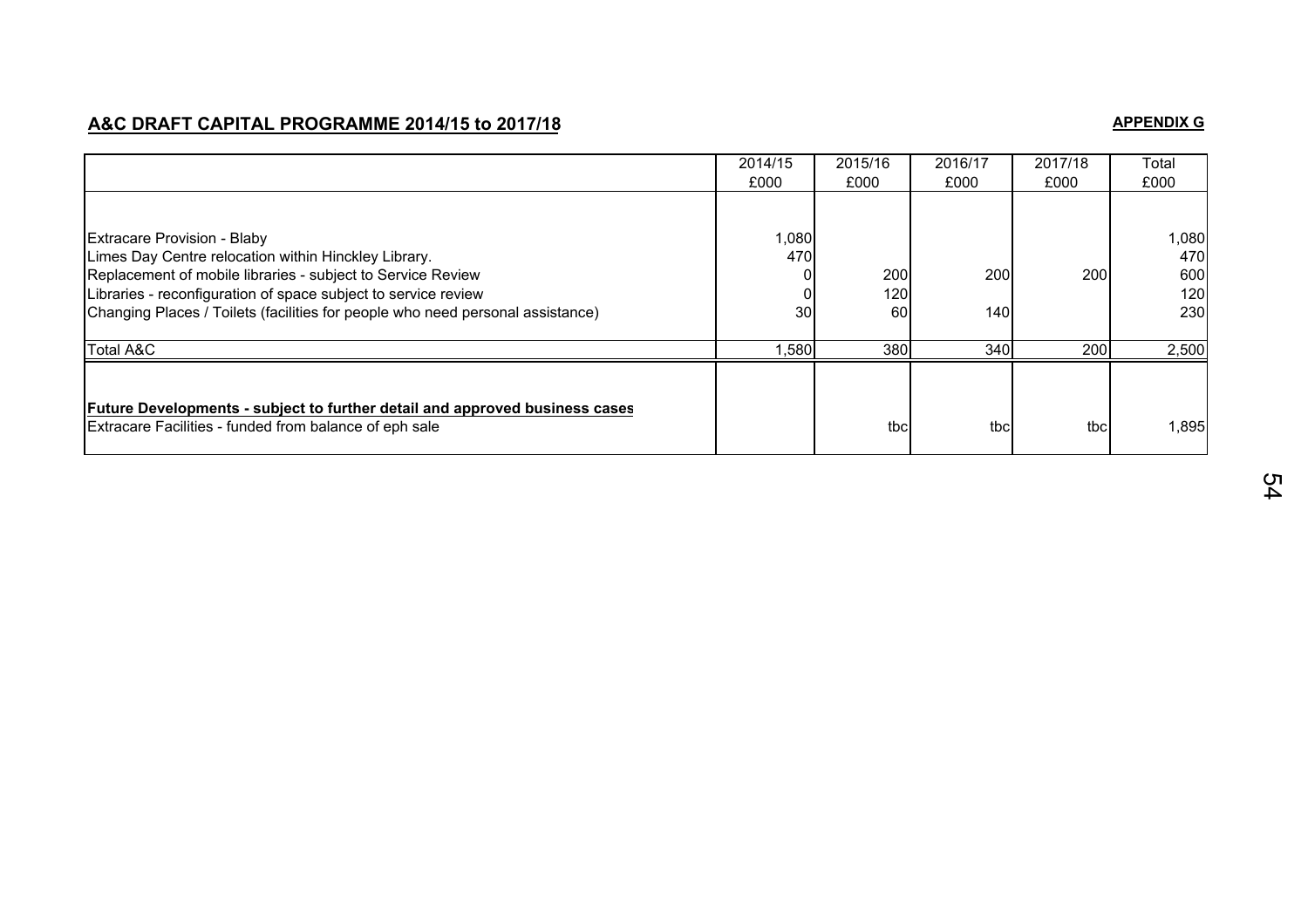# **E&T TRANSPORT DRAFT CAPITAL PROGRAMME 2014/15 to 2017/18**

# **APPENDIX G**

|                                                                     | 2014/15<br>£000 | 2015/16<br>£000 | 2016/17<br>£000 | 2017/18<br>£000 | Total<br>£000 |
|---------------------------------------------------------------------|-----------------|-----------------|-----------------|-----------------|---------------|
|                                                                     |                 |                 |                 |                 |               |
| Commitments b/f                                                     |                 |                 |                 |                 |               |
| Active & Sustainable Travel                                         | 500             |                 |                 |                 | 500           |
| Loughborough Town Centre                                            | 4,546           | 75              | 100             | 230             | 4,951         |
| Local Sustainable Transport Fund                                    | 38              |                 |                 |                 | 38            |
| <b>New Starts</b>                                                   |                 |                 |                 |                 |               |
| M1 New Bridge                                                       | 6,031           | 2,011           |                 |                 | 8,042         |
| <b>Integrated Transport Schemes</b>                                 |                 | 4,231           | 3,131           | 1,936           | 9,298         |
| <b>Connectivity &amp; Accessibility</b>                             | 377             |                 |                 |                 | 377           |
| Safety                                                              | 810             |                 |                 |                 | 810           |
| Network Performance & Reliability                                   | 383             |                 |                 |                 | 383           |
| Active & Sustainable Travel                                         | 2,114           |                 |                 |                 | 2,114         |
| LTP3 Monitoring                                                     | 150             |                 |                 |                 | 150           |
| Major Scheme Prep / Feasibility                                     | 350             |                 |                 |                 | 350           |
| <b>Transport Asset Management</b>                                   |                 | 11,355          | 12,455          | 13,650          | 37,460        |
| Principal road carriageways                                         | 1,450           |                 |                 |                 | 1,450         |
| Non-Principal classified road c/ways (including additional funding) | 2,782           |                 |                 |                 | 2,782         |
| Unclassified road carriageways (including additional funding)       | 2,958           |                 |                 |                 | 2,958         |
| Footways (category 1,2,3 & 4)                                       | 1,660           |                 |                 |                 | 1,660         |
| <b>Bridges</b>                                                      | 1,500           |                 |                 |                 | 1,500         |
| Street lighting renewal                                             | 1,000           |                 |                 |                 | 1,000         |
| Traffic signal renewal                                              | 200             |                 |                 |                 | 200           |
| Zouch Bridge Replacement                                            | 30              | 3,000           | 75              |                 | 3,105         |
| Oadby & Wigston Town Centre Improvement Scheme                      | 795             |                 |                 |                 | 795           |
| <b>Ashby Canal</b>                                                  | 560             | 520             | 50              | 50              | 1,180         |
| <b>LLITM</b>                                                        | 1,045           | 306             |                 |                 | 1,351         |
| <b>Total E&amp;T</b>                                                | 29,279          | 21,498          | 15,811          | 15,866          | 82,454        |

\*LTP for 2015/16, 2016/17 and 2017/18 have not yet been announced and have been estimated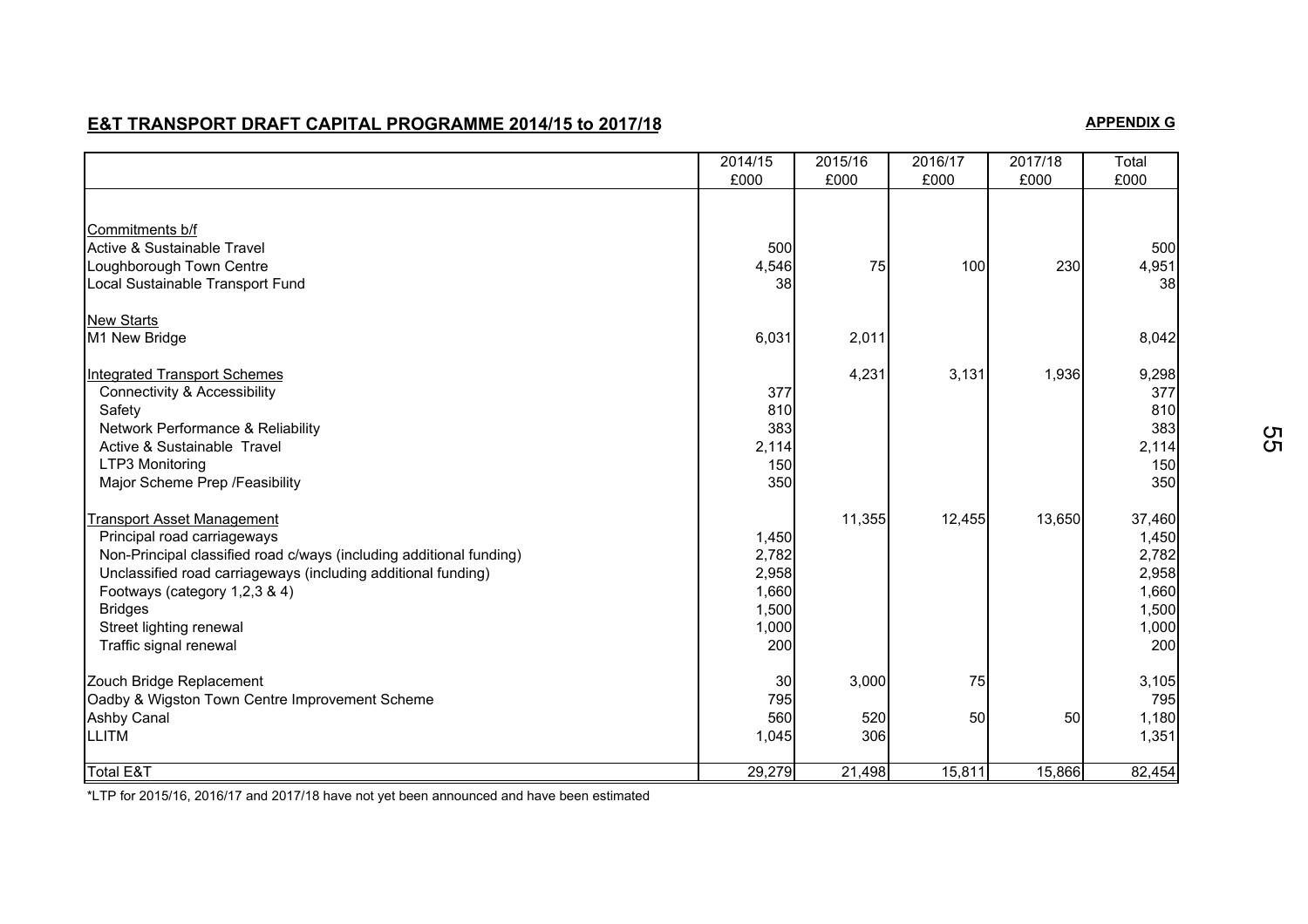# **E&T WASTE MANAGEMENT DRAFT CAPITAL PROGRAMME 2014/15 to 2017/18**

#### **APPENDIX G**

|                                                                                                                         | 2014/15<br>£000   | 2015/16<br>£000 | 2016/17<br>£000 | 2017/18<br>£000 | Total<br>£000      |
|-------------------------------------------------------------------------------------------------------------------------|-------------------|-----------------|-----------------|-----------------|--------------------|
| <b>WASTE MANAGEMENT</b>                                                                                                 |                   |                 |                 |                 |                    |
| <b>RHWS Improvements - subject to review</b><br>Coalville Transfer Station<br>Whetstone RHWS and Waste Transfer Station | 200<br>360I<br>80 | 550<br>10       | 550             |                 | 1,300<br>370<br>80 |
| Total Waste Management                                                                                                  | 640               | 560             | 550             |                 | ,750               |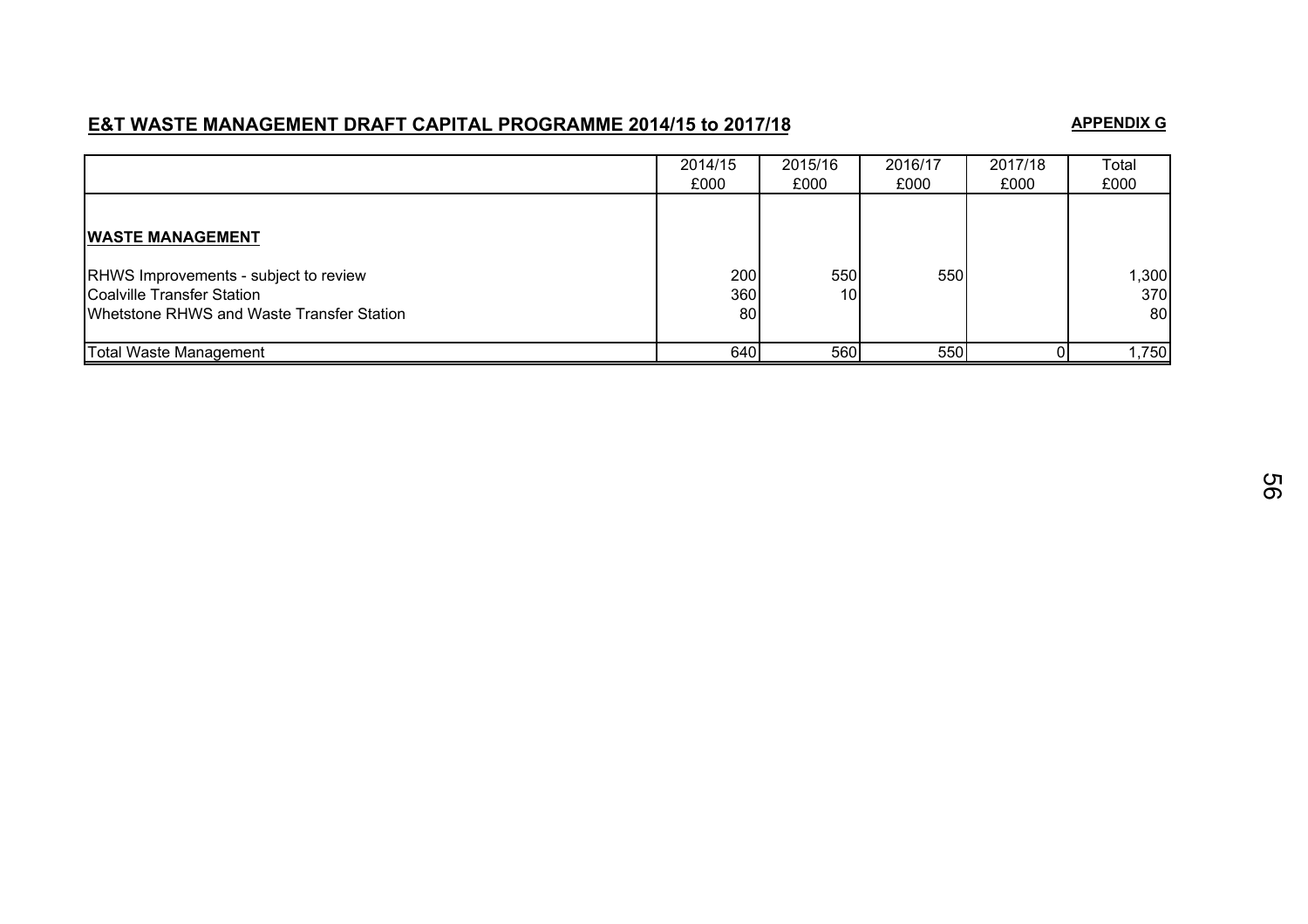## **CHIEF EXECUTIVE DRAFT CAPITAL PROGRAMME 2014/15 to 2017/18**

#### **APPENDIX G**

|                                                                                                                                                                                     | 2014/15<br>£000            | 2015/16<br>£000                             | 2016/17<br>£000   | 2017/18<br>£000 | Total<br>£000                      |
|-------------------------------------------------------------------------------------------------------------------------------------------------------------------------------------|----------------------------|---------------------------------------------|-------------------|-----------------|------------------------------------|
| <b>Rural Broadband Scheme</b><br>Loughborough Science Park Development<br>Rural Capital Programme<br>SHIRE & Better Places Capital Grant Scheme<br><b>Kegworth Community Centre</b> | 3,400<br>100<br>150<br>155 | 4,630<br> 400,<br>100l<br><b>150l</b><br>95 | 420<br>100<br>100 | 100<br>100l     | 8,450<br>1,500<br>450<br>505<br>95 |
| <b>Total Chief Executives</b>                                                                                                                                                       | 3,805                      | 6,375                                       | 620               | 200             | 11,000                             |

57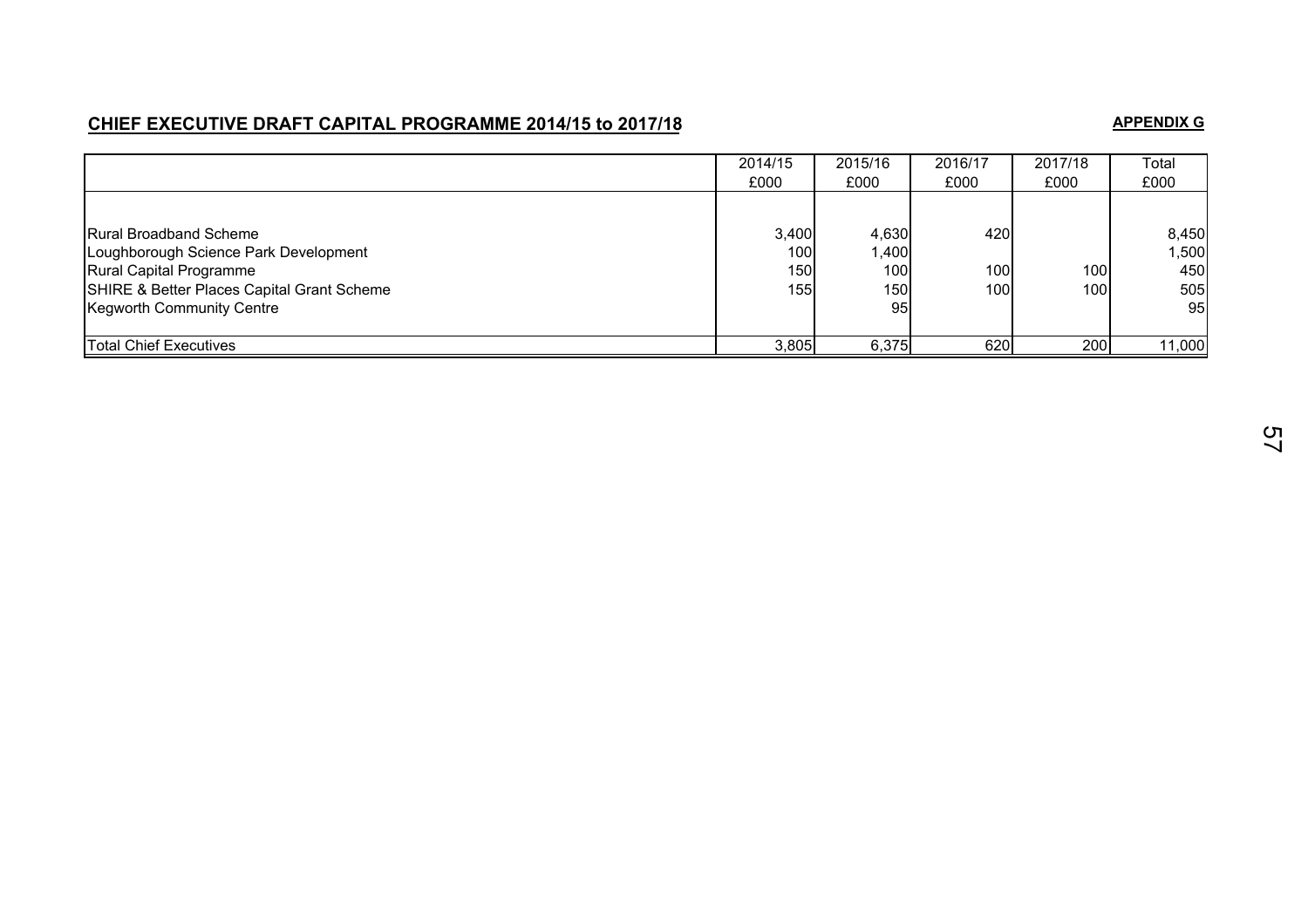## **CORPORATE RESOURCES DRAFT CAPITAL PROGRAMME 2014/15 to 2017/18**

#### **APPENDIX G**

|                                                                                                | 2014/15<br>£000 | 2015/16<br>£000 | 2016/17<br>£000 | 2017/18<br>£000 | Total<br>£000 |
|------------------------------------------------------------------------------------------------|-----------------|-----------------|-----------------|-----------------|---------------|
|                                                                                                |                 |                 |                 |                 |               |
| ICT:                                                                                           |                 |                 |                 |                 |               |
| Corporate ICT Capital Programme                                                                | 500             | 500             | 500             | 500             | 2,000         |
| ICT Resiliency: data Centre Reprovisioning                                                     | 50              | 950             |                 |                 | 1,000         |
| <b>WAN Replacement</b>                                                                         | 840             |                 |                 |                 | 840           |
| Online Services Project (Citizen Self Service, Online Technology and Oracle Policy Automation) | 497             |                 |                 |                 | 497           |
| <b>EDRMS Replacement</b>                                                                       | 130             |                 |                 |                 | 130           |
| Data Quality / Pseudonymisation Software                                                       | 120             |                 |                 |                 | 120           |
| Sub total ICT                                                                                  | 2,137           | 1,450           | 500             | 500             | 4,587         |
| <b>Operational Property</b>                                                                    |                 |                 |                 |                 |               |
| Demolition of vacant buildings                                                                 | 150             |                 |                 |                 | 150           |
| Sub total Operational Property                                                                 | 150             | $\Omega$        | U               | $\Omega$        | 150           |
|                                                                                                |                 |                 |                 |                 |               |
| <b>Strategic Property</b>                                                                      |                 |                 |                 |                 |               |
| County Farms Estate - General Improvements                                                     | 150             | 150             | 150             | 150             | 600           |
| Property Asset Management System (previously PMIS)                                             | 255             |                 |                 |                 | 255           |
| Sub total Strategic Property                                                                   | 405             | 150             | 150             | 150             | 855           |
|                                                                                                |                 |                 |                 |                 |               |
| <b>Total Corporate Resources</b>                                                               | 2,692           | 1,600           | 650             | 650             | 5,592         |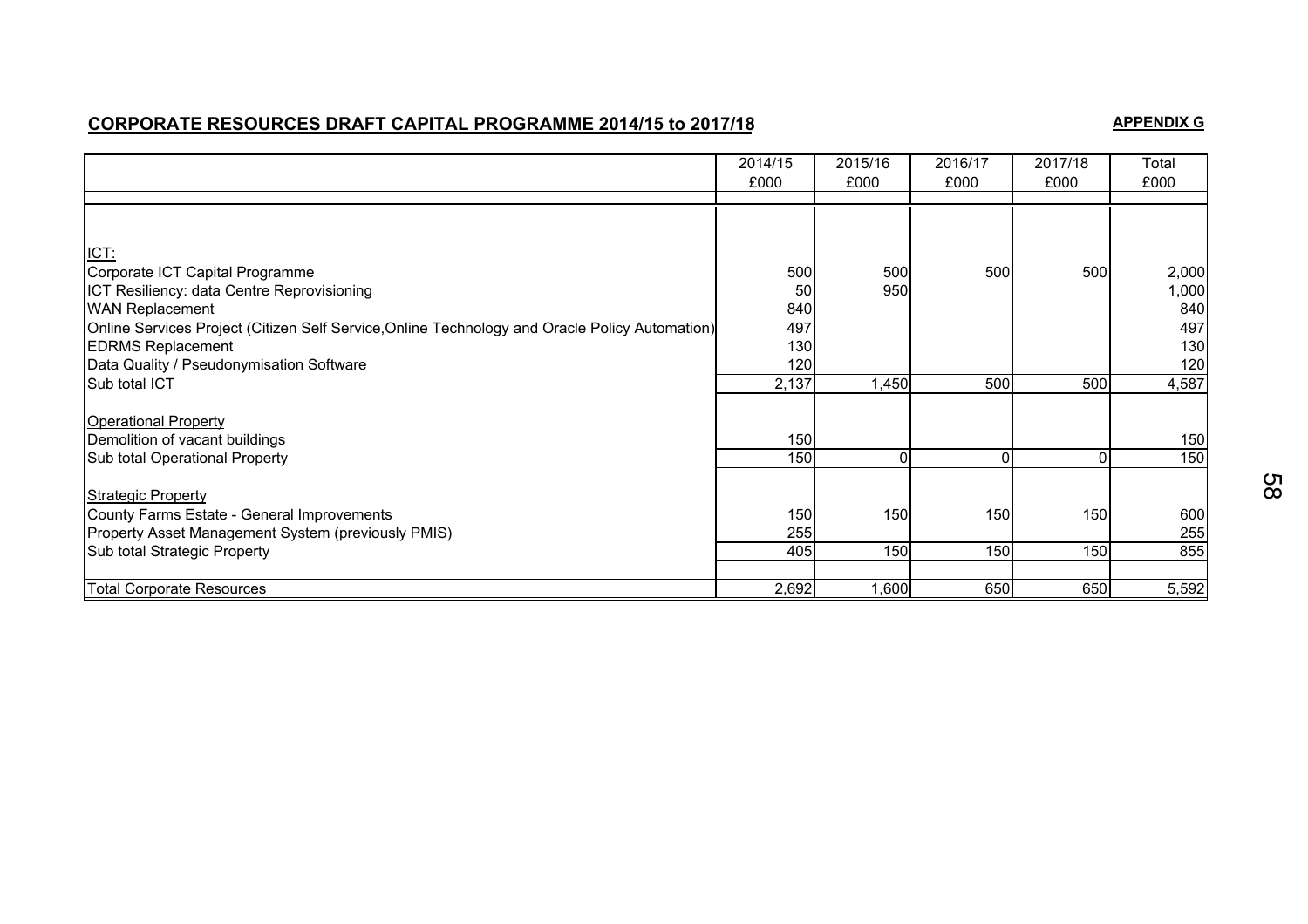## **CORPORATE DRAFT CAPITAL PROGRAMME 2014/15 to 2017/18**

#### **APPENDIX G**

|                                                                                                                                                                                                                     | 2014/15<br>£000       | 2015/16<br>£000 | 2016/17<br>£000 | 2017/18<br>£000 | Total<br>£000          |
|---------------------------------------------------------------------------------------------------------------------------------------------------------------------------------------------------------------------|-----------------------|-----------------|-----------------|-----------------|------------------------|
| <b>CORPORATE PROGRAMME</b><br>Corporate Asset Investment Fund (subject to approved business case)<br>Other<br>- Refurbishment of former Fire HQ<br>- Property - Energy Strategy (subject to approved business case) | 1,000<br>778<br>1,780 | 4,000<br>930    | 5,000<br>1,290  | 5,000           | 15,000<br>778<br>4,000 |
| Total Corporate Programme                                                                                                                                                                                           | 3,558                 | 4,930           | 6,290           | 5,000           | 19,778                 |

59